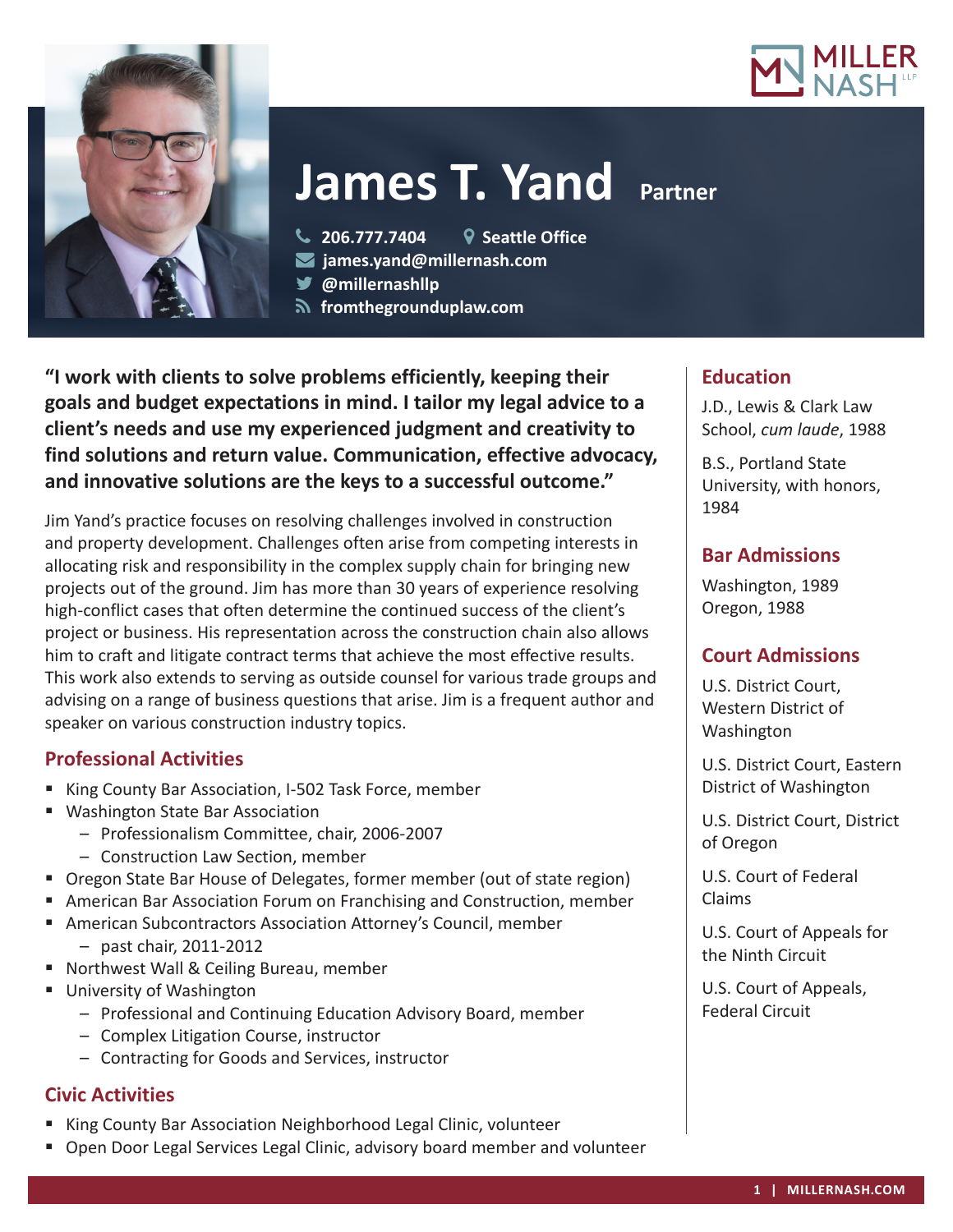

## **Representative Experience**

#### **Construction**

- Lien foreclosure and contract dispute over development of commercial real estate high rise building. *(Mehrer Drywall v. JTM Construction)*
- Contract and product defect claims arising from property development project. *(West Coast Flooring v. HYDS)*
- Miller Act claim on Navy project. *(Absco Alarms v. Safeco Insurance)*
- Defense of claims related to wastewater treatment facility. *(Pacific Crest v. Town of Cathlamet)*
- Defense of multimillion-dollar lawsuit involving construction defects and product liability claims. *(Mosler Lofts v. Belltown Dev.)*
- Representation of electrical contractor on claim arising from Chief Joseph Dam project. (*United States ex rel. Graybar Elec. v. Overstreet Elec. Co.*, 2006 WL 1455652)
- Lien foreclosure for improvements to shopping mall restaurant. *(Lake Washington Construction v. SFC Foods West)*

#### **Commercial Litigation**

- Breach of technology contract and RICO lawsuit. *(Nintex v. ProSymmetry)*
- Multimillion-dollar claims related to defects arising out of parking garage. *(ABM v. Seattle Second & James)*
- Condemnation action of property on Northgate Mall for light-rail station. *(Sound Transit v. Simon Props.)*
- Prosecution of fraud claims locally and internationally involving factoring arrangements. *(Kyko v. Prithvi)*
- Dismissal of maritime defendant with prejudice before trial based on successful assertion of defenses. (*Rhodehouse v. Asbestos Corp. Ltd*., King County Superior Court Case No. 12-2-31684-8 SEA)
- Representation of trade association on claims for retrospective insurance refund. (*NWCCA v. Dep't of Labor & Indus.*, Wash. App. No. 42018-0.11)
- Successful representation of foreign manufacturer on claims of trade-dress violations. (*Atlas Equip. Co. v. Weir Minerals Australia Ltd.*, 2011 WL 52455)
- Defense of municipality and employees from civil-rights claims in land use dispute. (Mauser v. City of Edmonds, 1997 Wash. App. LEXIS 1772)
- Franchise dispute over territorial rights. *(Sub Bros. N. v. Subway)*
- Multimillion-dollar claim against accountant arising from hedge fund audit. *(Adams Financial v. Patke & Associates)*

#### **Torts & Product Liability**

- Defense of strict products liability claims arising from sporting goods. *(Barron v. Extreme Products and Big 5)*
- Defense of construction products dealer for claims arising from construction defects claims. *(Arion v. Hact Construction and L&W Supply)*
- Representation of distributor in product defect claims arising from PPA (phenylpropanolamine) medication. (*Beard v. Perrigo Co.*, No. 2:03cv00470)
- Multiple cases filed over five years involving defense of siding manufacturer in litigation filed nationwide by national hotel owner against general contractors and product manufacturers. *(ESA Mgmt. Inc. v. Dryvit/Sto Corp.)*

## **Publications**

Jim frequently writes on various topics. Following is a listing of publications since 2015. A complete list is available upon request.

■ "Prevailing Wage Calculation Method Challenged and Determined To Be Unconstitutional," Miller Nash, *From the Ground Up* (Sept. 2021)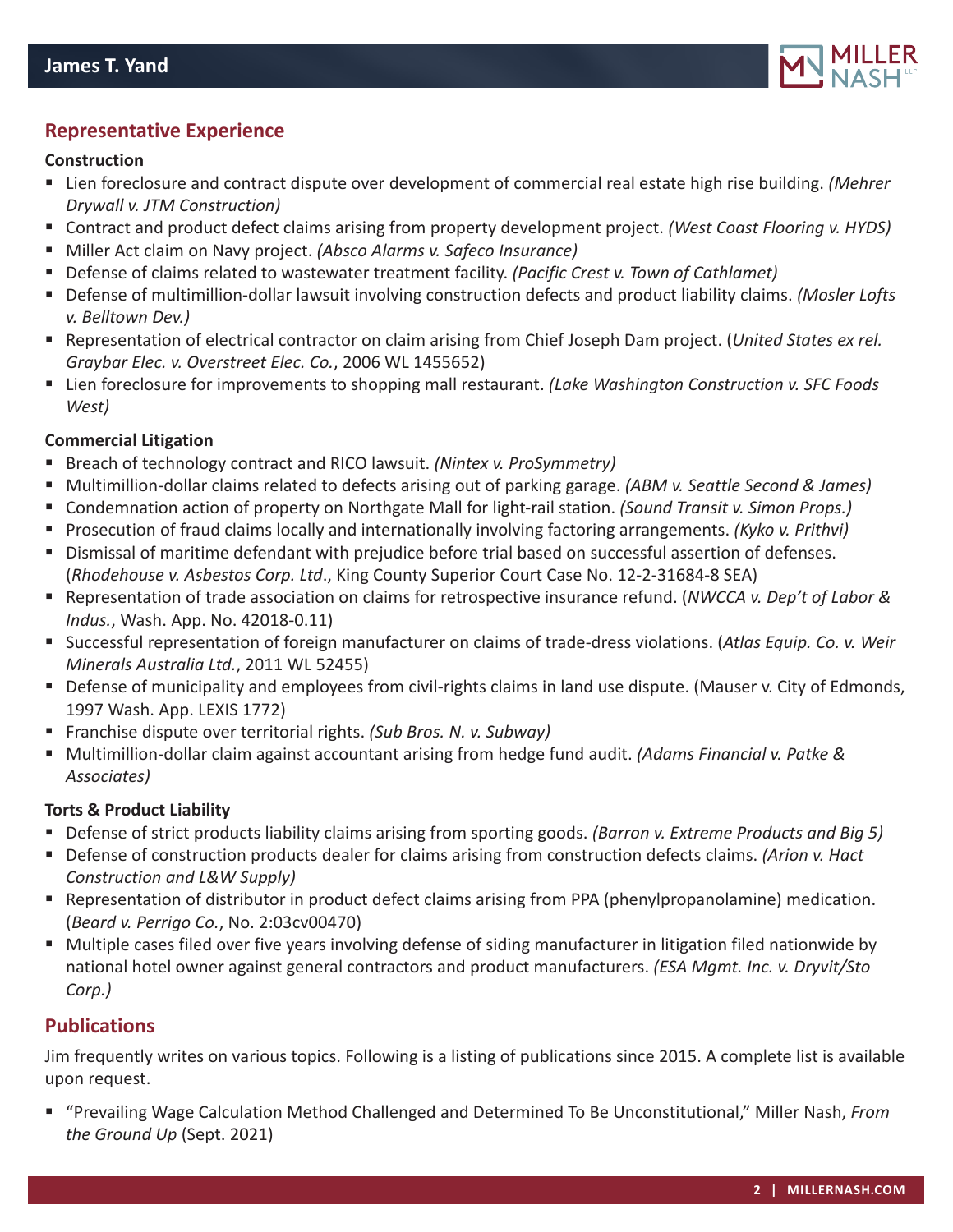

- "Governor Inslee Issues Vaccination Requirement for Most State Employees, Including Workers on State Construction Projects," Miller Nash, *From the Ground Up* (Aug. 2021)
- "New Homestead Exemption Significantly Impacts Property Owners," Miller Nash, *From the Ground Up* (June 2021)
- "Vaccines Open Up in Washington for Construction Workers," Miller Nash Graham & Dunn, *From the Ground Up* (Mar. 2021)
- "Oregon & Washington Construction Impacted by Governors' New Orders" Miller Nash Graham & Dunn, *From the Ground Up*, coauthor (Nov. 2020)
- "Bid Shopping Protection Extended to Steel and Rebar Subcontractors on Public Works Projects," Miller Nash Graham & Dunn, *From the Ground Up*, cocontributor (July 2020)
- "Payment Clauses: What to Watch For and How to Negotiate Them," American Subcontractors Association (Jan. 2020)
- "Getting Paid and Protecting Your Company During a Construction Project," NW Wall & Ceiling Bureau, Northwest Wall & Ceiling Conference & Trade Show (Apr. 2019)
- "Injunctive Relief Exclusive Remedy For Successful Bidder Seeking Damages on Construction Job Not Performed," Miller Nash Graham & Dunn, *From the Ground Up* (Aug. 2018)
- "Washington Subcontractors Can Seek Bond for Early Release of Retainage," Miller Nash Graham & Dunn, *From the Ground Up* (June 2017)
- "Individual Laborers Granted Lien Rights by Court," Miller Nash Graham & Dunn, *From the Ground Up* (Nov. 2016)
- "Unfair Business Practices Concerning Lien Waivers," American Subcontractors Association, *The Contractor's Compass* (Nov. 2015)
- "Beware of Inadvertent Disclosure of Electronic Information," American Subcontractors Association, *The Contractor's Compass* (March 2015)

# **Presentations**

Jim is a frequent speaker on various topics. Following is a listing of presentations since 2015. A complete list is available upon request.

- "The WSBA Reinstatement Course and The Washington Law and Practice Refresher," Washington State Bar Association (Mar. 2022)
- "Resolving Disputes Related to Defects and Failures," HalfMoon Education, webinar (Mar. 2021)
- "Inadvertent Disclosure of Electronic Information," Washington State Bar Association, Reinstatement Course CLE (Mar. 2021)
- "Inadvertent Disclosure of Electronic Information," Washington State Bar Association, Reinstatement Course CLE (Aug. 2020)
- "COVID-19 and Construction Impacts: Who Pays?" Northwest Wall & Ceiling Bureau, webinar (June 2020)
- "Prompt Payment Clauses: What to Watch For and How to Negotiate," American Subcontractors Association (Oct. 2019)
- "Getting Paid and Protecting Your Company During a Construction Project," Miller Nash Graham & Dunn, Construction Roundtable (Oct. 2018)
- "Inadvertent Disclosure of Electronic Information," Washington State Bar Association, CLE Seminar (Mar. 2018)
- "Washington's State-Mandated Paid Sick Leave Law: Requirements, Interplay with City Ordinances, and New Risks for Employers," Northwest Wall and Ceiling Bureau, Chapter Luncheon (Jan. 2018)
- "Winning the Claim with Documentation that Tells a Story," Northwest Wall & Ceiling Industries, Convention and Trade Show (May 2017)